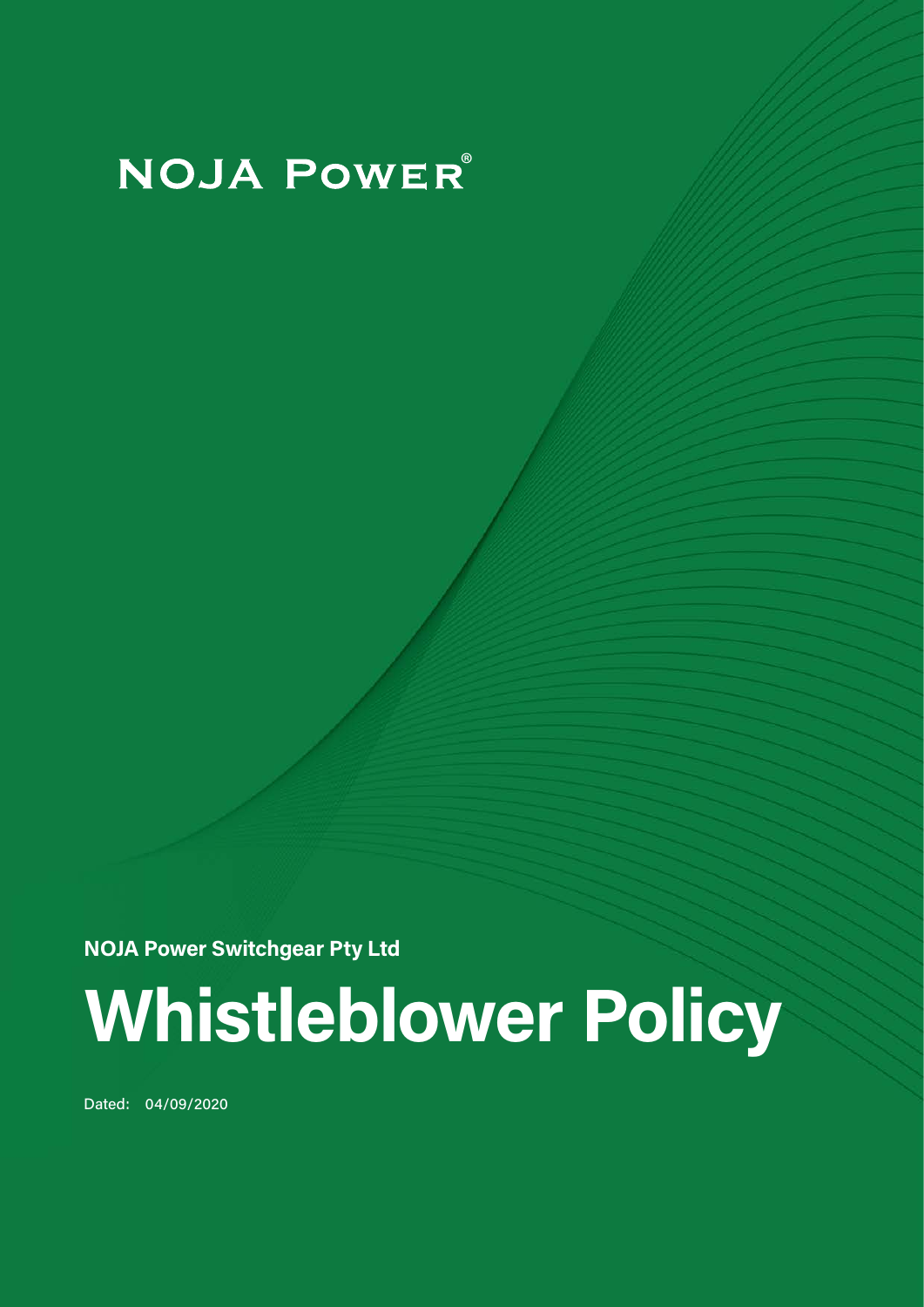#### **Revision History**

| <b>Rev</b> | Author          | Date       | Comment         |
|------------|-----------------|------------|-----------------|
|            | Neil O'Sullivan | 04/09/2020 | Initial release |

This document is copyright and is intended for users and distributors of NOJA Power Switchgear product. It contains information that is the intellectual property of NOJA Power Switchgear and the document, or any part thereof, should not be copied or reproduced in any form without written permission from NOJA Power Switchgear.

NOJA Power ® is a trademark of NOJA Power Switchgear and should not be reproduced or used in any way without written authorisation.

NOJA Power Switchgear applies a policy of ongoing development and reserves the right to change product without notice. NOJA Power Switchgear does not accept any responsibility for loss or damage incurred as a result of acting or refraining from action based on information in this Document.

> © NOJA Power Switchgear Pty Ltd 2020 www.nojapower.com.au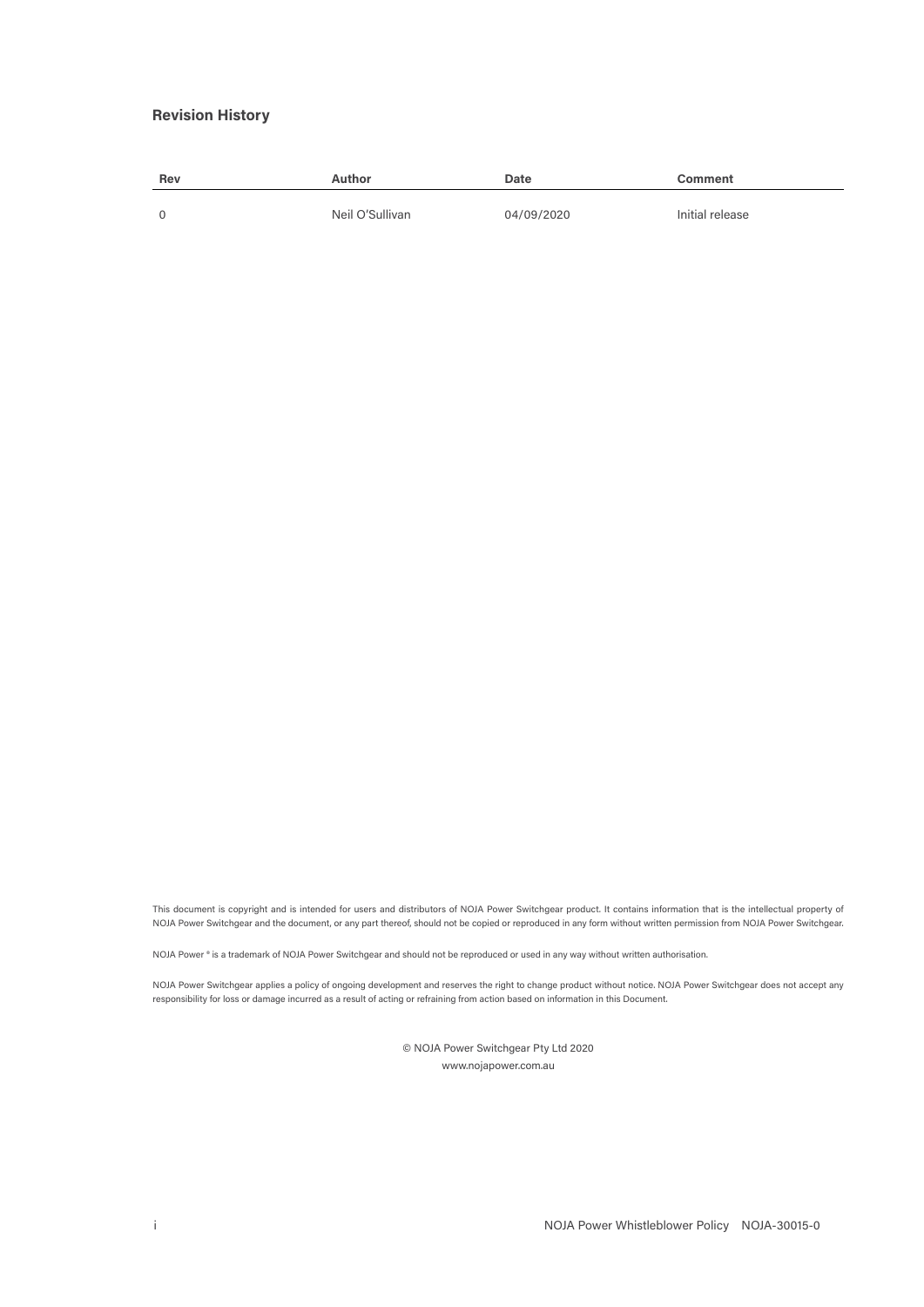### **Contents**

| 1.  |      |  |  |  |
|-----|------|--|--|--|
| 2.  |      |  |  |  |
| 3.  |      |  |  |  |
| 4.  |      |  |  |  |
| 5.  |      |  |  |  |
|     | 5.1  |  |  |  |
|     | 5.2  |  |  |  |
|     | 5.3  |  |  |  |
| 6.  |      |  |  |  |
|     | 6.1  |  |  |  |
|     | 6.2  |  |  |  |
|     | 6.3  |  |  |  |
|     | 6.4  |  |  |  |
| 7.  |      |  |  |  |
|     | 7.1  |  |  |  |
|     | 7.2  |  |  |  |
|     | 7.3  |  |  |  |
| 8.  |      |  |  |  |
| 9.  |      |  |  |  |
| 10. |      |  |  |  |
| 11. |      |  |  |  |
| 12. |      |  |  |  |
| 13. |      |  |  |  |
| 14. |      |  |  |  |
| 15. |      |  |  |  |
|     | 15.1 |  |  |  |
|     |      |  |  |  |
|     |      |  |  |  |
|     |      |  |  |  |
|     |      |  |  |  |
|     |      |  |  |  |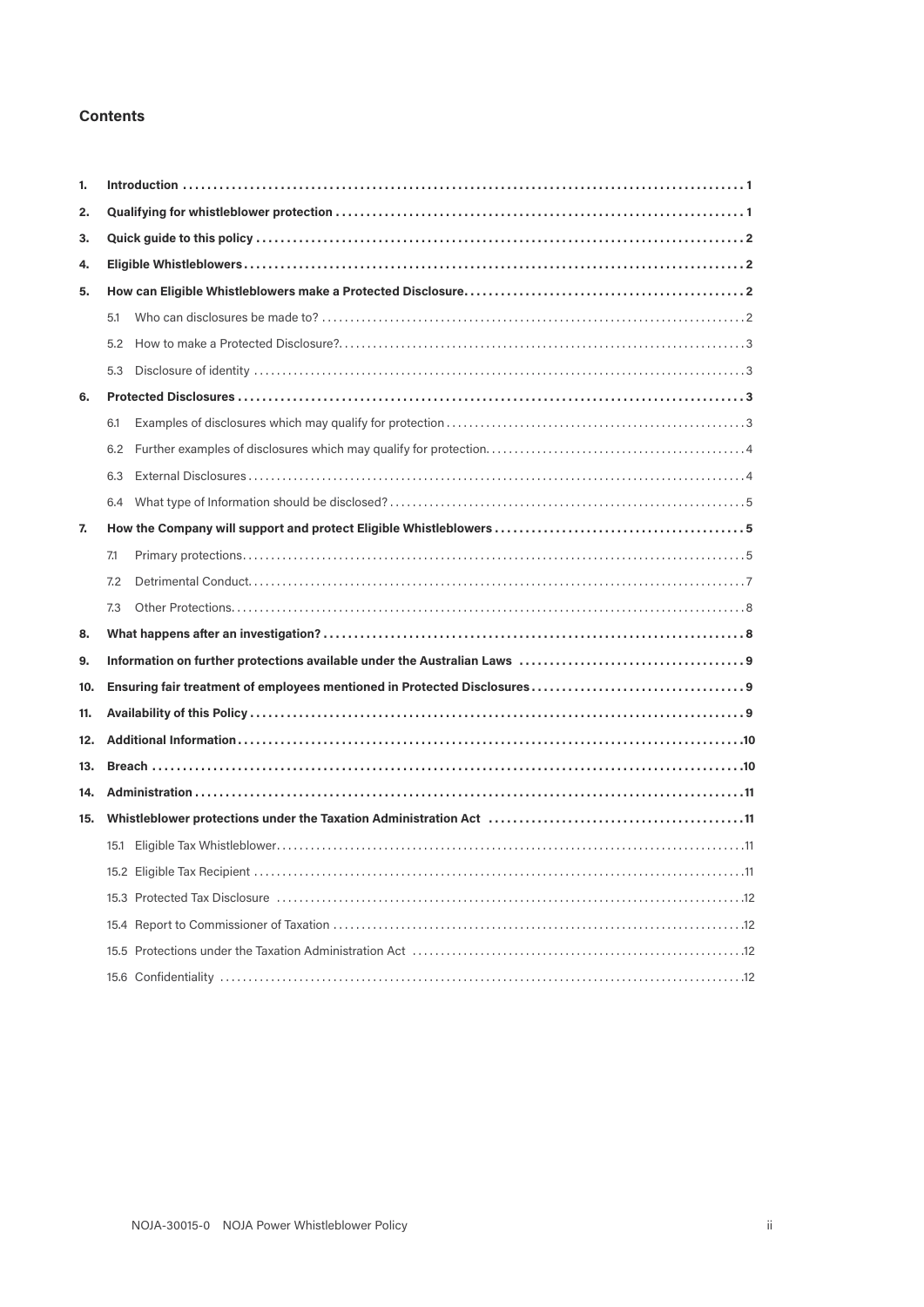## **Whistleblower Policy**

#### **1. Introduction**

NOJA Power Switchgear ACN 099 412 807 (the **Company**) and each of its subsidiaries (together, the **Group** and each a **Group Member**) are committed to conducting business with honesty and integrity. As part of this commitment, the Group will honour its obligation to protect from retaliation all eligible whistleblowers who come forward.

This whistleblower policy (Policy) is an important tool for helping each Group Member identify wrongdoing that may otherwise not be disclosed unless there is a safe and secure means for disclosing misconduct. The Policy applies to the operations of each Group Member globally and all employees, officers, contractors and associates of any Group Member.

The Policy is designed to:

- a. encourage people to speak-up if they become aware of potential wrongdoing;
- b. ensure individuals who disclose wrongdoing can do so safely, securely and with confidence that they will be protected and supported;
- c. ensure disclosures of wrongdoing are dealt with appropriately and on a timely basis;
- d. provide transparency around the Group's framework for receiving, handling and investigating disclosures;
- e. explain the protections available to eligible whistleblowers;
- f. help deter wrongdoing in line with the Company's risk management and governance framework;
- g. support the Group's values, code of conduct and culture of compliance;
- h. support the Group's long-term sustainability and reputation by creating a healthier and safer work environment;
- i. provide information regarding the rights and obligations of employees, contractors, and other personnel of the Company under the Australian Corporations Act 2001 (Cth) (the **Australian Laws**); and
- j. provide information regarding the special protections for whistleblowers under the **Taxation Administration Act** 1953 (Cth) (Taxation Administration Act) (refer to section 15).

All employees, officers, contractors, and associates of any Group Member have a responsibility to help detect, prevent and report instances wrongdoing. The Company encourages employees and non-employees to speak-up and raise concerns about wrongdoing without fear of retaliatory action.

If there is any inconsistency between the terms of this Policy, and any other Group policy, this Policy will prevail to the extent of the inconsistency.

The Company may add addendums to this Policy to the extent there are particular additional requirements in any relevant jurisdiction.

#### **2. Qualifying for whistleblower protection**

Under the Australian Laws, and under the express terms of this Policy for whistleblowers outside of Australia, whistleblowers are entitled to certain protections if they satisfy all of the following criteria:

- a. the person must be an **Eligible Whistleblower** (see section 4);
- b. the person must make a disclosure to an **Eligible Recipient** (see section 5); and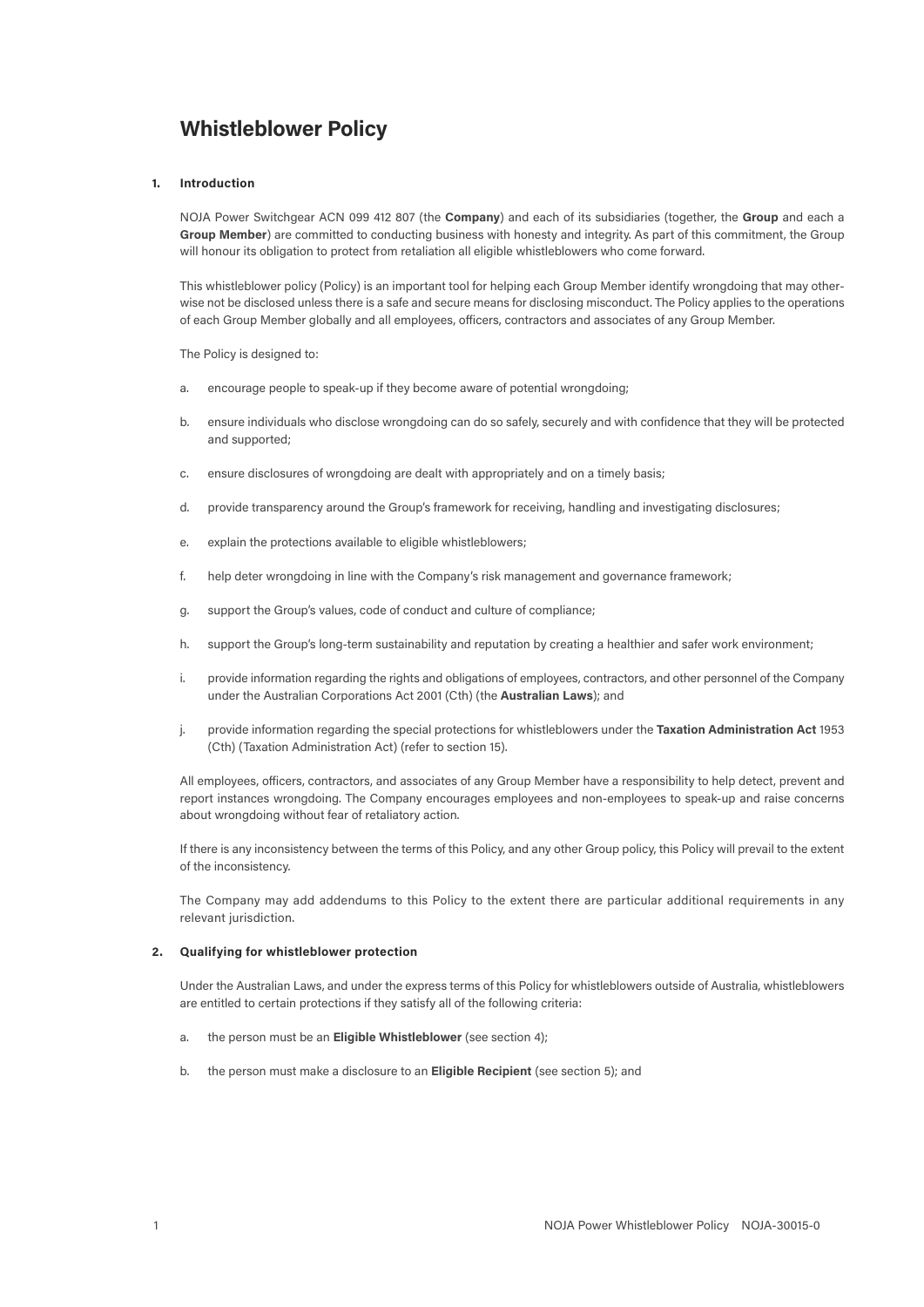c. that disclosure must be a Protected Disclosure, that is, it must be a disclosure of information made where there are reasonable grounds to suspect that such information concerns misconduct or an improper state of affairs about the Company or another Group Member (see section 6).

Information about the protections that are available to whistleblowers who qualify for protection is contained in sections 7 and 8 of this Policy.

#### **3. Quick guide to this policy**

A quick guide to this Policy is included at **Annexure A**. It is designed to assist potential whistleblowers understand whether they are eligible for the legislative protections under the Australian Laws, and, if they are eligible, what those protections entail.

#### **4. Eligible Whistleblowers**

Although Australian legislative whistleblower protections will only be available to Eligible Whistleblowers, the Company encourages any person with information about potential misconduct to speak-up about such misconduct, and all Eligible Whistleblowers will be protected by the express terms of this Policy, regardless of their country of residence. Under the Australian Laws, the following individuals may be an **Eligible Whistleblower** in relation to the Company and each Australian subsidiary:

- a. all officers (within the meaning of the Australian Laws) of the Company and each Australian subsidiary;
- b. all employees of the Company and each Australian subsidiary (including, but not limited to, current and former employees who are permanent, part-time, fixed-term or temporary, interns, secondees, managers, and directors);
- c. an employee (whether paid or unpaid) of any organisation that supplies goods or services to the Company and each Australian subsidiary (including, but not limited to, current and former contractors, consultants, service providers and business partners);
- d. any individual who supplies goods or services to the Company and each Australian subsidiary; and
- e. any associate of the Company and each Australian subsidiary (as defined under the Australian Laws).

A relative or dependent of any of the individuals mentioned above may also be an Eligible Whistleblower. In the future, the Australian Laws (and regulations) may also prescribe further types of individuals who quality as Eligible Whistleblowers. This Policy is subject to amendment in the event of changes in the Australian Laws.

#### **5. How can Eligible Whistleblowers make a Protected Disclosure?**

#### **5.1 Who can disclosures be made to?**

An Eligible Whistleblower is entitled to make a Protected Disclosure to any of the following **Eligible Recipients**:

- a. an officer or senior manager of any Group Member;
- b. an auditor or member of an audit team conducting an audit of any Group Member;
- c. an actuary of any Group Member; and
- d. a person authorised by the Company to receive Protected Disclosures.

In addition, Eligible Whistleblowers can also make Protected Disclosures to ASIC, APRA, an Australian legal practitioner or to other Australian regulators (**Regulatory Bodies and Other External Parties**). The Company recommends that Eligible Whistleblowers review the whistleblowing information provided by Regulatory Bodies and Other External Parties including, but not limited to, ASIC Information Sheet 239 and APRA's Public Interest Disclosure Policy.

Disclosures made to legal practitioners for the purpose of obtaining legal advice or legal representation in relation to the operation of whistleblower provisions under the Australian Laws are protected (even in the event that the Australian legal practitioner concludes that a disclosure does not relate to a 'disclosable matter').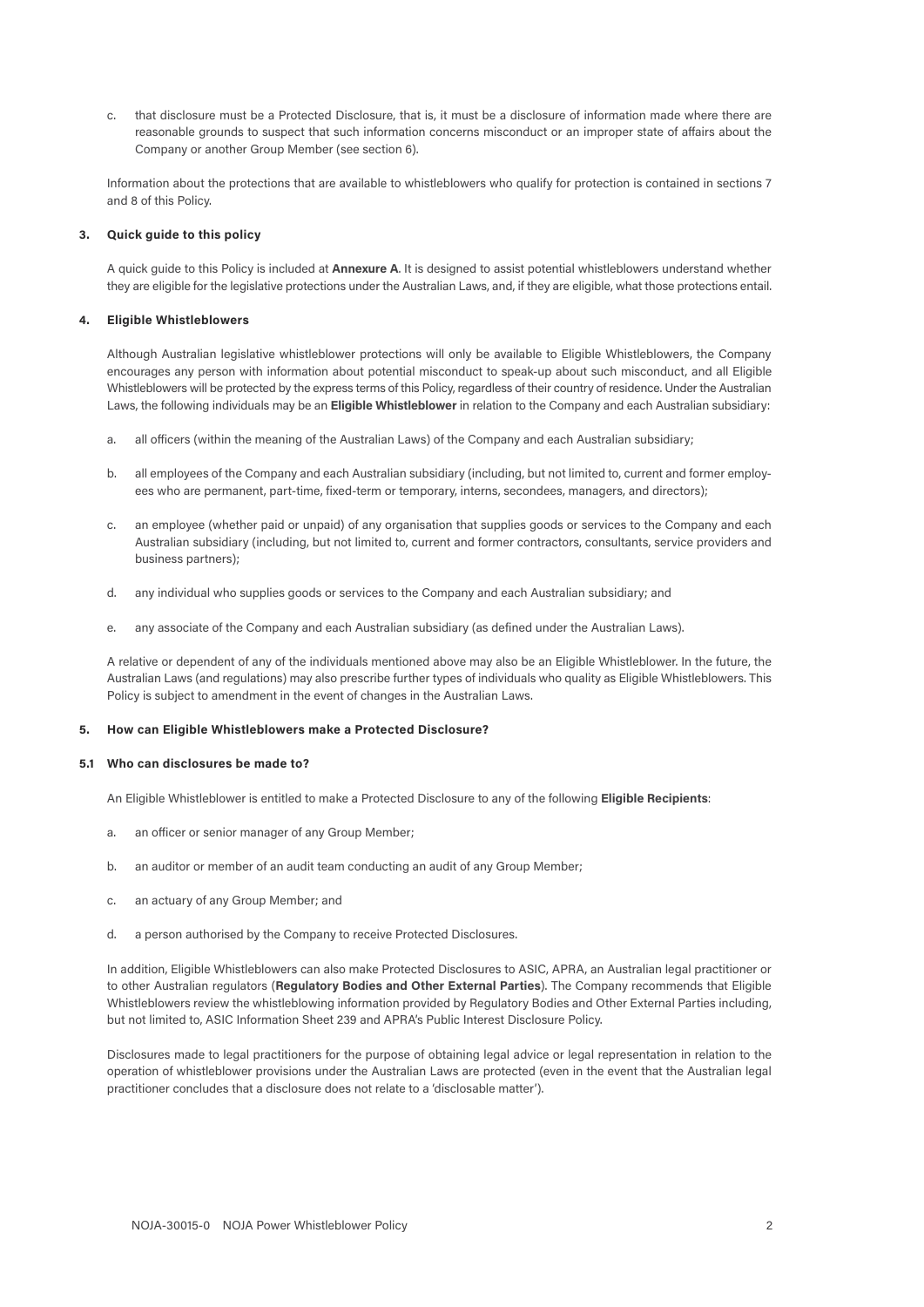#### **5.2 How to make a Protected Disclosure?**

Eligible Whistleblowers may make a disclosure to any of the people mentioned in section 5.1 at any time. However, Eligible Recipients should determine whether the location and time are appropriate for the disclosure comfortably and for ensuring the discloser is protected. If an Eligible Whistleblower wishes to make a disclosure (or talk to someone about whether or not they should make a disclosure), the Group encourages them to discuss the matter privately with one of the following recipients who are all authorised by the Company to receive Protected Disclosures under the Australian Laws relating to any Group Member:

| <b>Authorised Recipient</b>                                |  |  |
|------------------------------------------------------------|--|--|
| Neil O'Sullivan, Chief Executive Officer                   |  |  |
| <b>Quynh Anh Le, Group Finance Director</b>                |  |  |
| <b>Oleg Samarski, Group Quality &amp; Service Director</b> |  |  |

**Jay Manne**, Group Engineering Director

#### **5.3 Disclosure of identity**

In making a Protected Disclosure, Eligible Whistleblowers are not required to disclose their identity. This includes in any Protected Disclosure that is made within the Group. Eligible Whistleblowers may adopt a pseudonym for the purpose of their disclosure. This may be appropriate in circumstances where the Eligible Whistleblower's identity is known to their supervisor but the Eligible Whistleblower prefers not to disclose their identity.

To assist in the investigation of the matter, the Group strongly encourages all Eligible Whistleblowers to disclose as much information as possible. The more information provided, the better the Group will be armed to investigate and act on a Protected Disclosure.

#### **6. Protected Disclosures**

Employees of any Group Member should feel free to talk with the Human Resources Department or their manager at any time about day to day work-related matters. However, only certain types of disclosures qualify as a Protected Disclosure and receive the protections of this Policy and under the Australian Laws.

To qualify, a disclosure must be a Protected Disclosure.

A **Protected Disclosure** is a disclosure of information that is made where the Eligible Whistleblower has reasonable grounds to suspect that such information concerns misconduct or an improper state of affairs or circumstances in relation to a Group Member.

#### **6.1 Examples of disclosures which may qualify for protection**

A Protected Disclosure can include the disclosure of information made where the Eligible Whistleblower has reasonable grounds to suspect that such information indicates that any Group Member, or any officer or employee of a Group Member, has engaged in conduct which:

- a. represents a danger to the Australian public or the Australian financial system or which is prescribed by regulations for the purposes of the Australian Laws;
- b. constitutes an offence against, or a contravention of any of the following laws:
	- i. Corporations Act 2001 (Cth);
	- ii. Australian Securities and Investments Commission Act 2001 (Cth);
	- iii. Banking Act 1959 (Cth);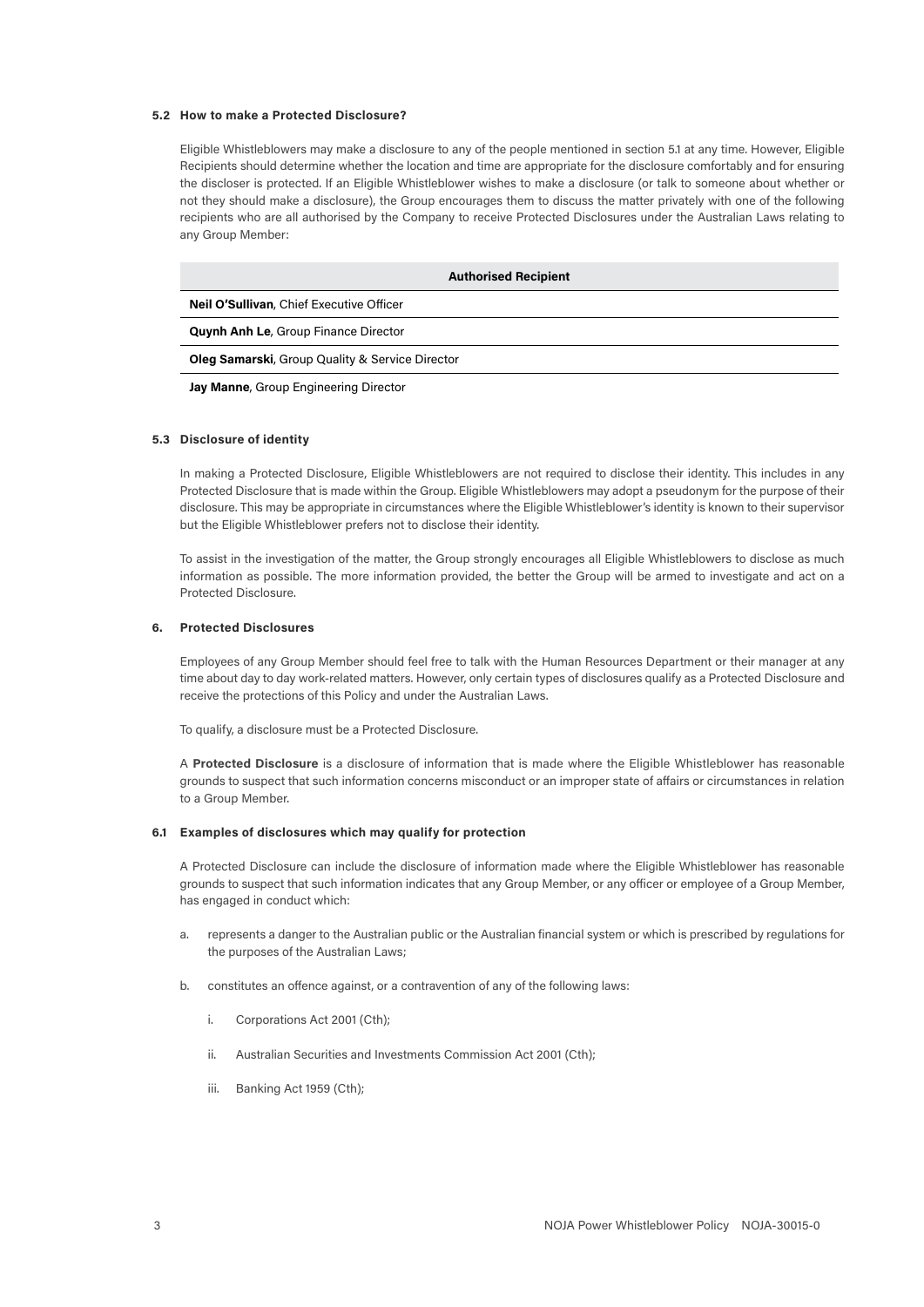- iv. Financial Sector (Collection of Data) Act 2001 (Cth);
- v. Insurance Act 1973 (Cth);
- vi. Life Insurance Act 1995 (Cth);
- vii. National Consumer Credit Protection Act 2009 (Cth);
- viii. Superannuation Industry (Supervision) Act 1993 (Cth); or
- c. any instrument or regulation made under any of the above laws; or
- d. constitutes an offence against any law of the Commonwealth of Australia which is punishable by imprisonment for a period of 12 months or more.

#### **6.2 Further examples of disclosures which may qualify for protection**

A Protected Disclosure can include the disclosure of information relating to the following types of wrongdoing:

- a. illegal conduct, such as theft, dealing in, or use of illicit drugs, violence or threatened violence, and criminal damage against property;
- b. fraud, money laundering and misappropriation of funds;
- c. offering or accepting a bribe;
- d. financial irregularities;
- e. failure to comply with, or breach of, legal or regulatory requirements; and
- f. engaging in or threatening to engage in detrimental conduct against a person who has made a disclosure or is believed or suspected to have made, or be planning to make, a disclosure.

This list is not exhaustive, and anyone with information about potential wrongdoing in or affecting the Group is encouraged to disclose it to an Eligible Recipient. Under the Australian Laws, Protected Disclosures can relate to wrongdoing that may not involve a contravention of a particular law. For example, the disclosure of information that indicates a significant risk to public safety or the stability of, or confidence in, the financial system could be a Protected Disclosure even if it does not involve a breach of a particular law.

#### **6.3 External Disclosures**

Under the Australian laws, an Eligible Whistleblower may make a disclosure to Australian journalists or a Member of Parliament (known as an External Disclosure) in certain circumstances. **External Disclosures** can only be made where:

- a. a Protected Disclosure has already been made to a regulatory body (such as ASIC, APRA or another Commonwealth body prescribed by regulation), but the Eligible Whistleblower has no reasonable grounds to believe that any action is being taken to address the conduct or state of affairs in question;
- b. at least 90 days have passed since the Protected Disclosure was made;
- c. the Eligible Whistleblower has reasonable grounds to believe that it would be in the public interest for a further disclosure to be made, or alternatively, that the disclosure concerns a 'substantial and imminent danger' to the health or safety of a person or to the natural environment; and
- d. before making the External Disclosure, the Eligible Whistleblower first gives the regulatory body written notice, that includes sufficient information to identify the previous disclosure and states the discloser's intention to make an External **Disclosure**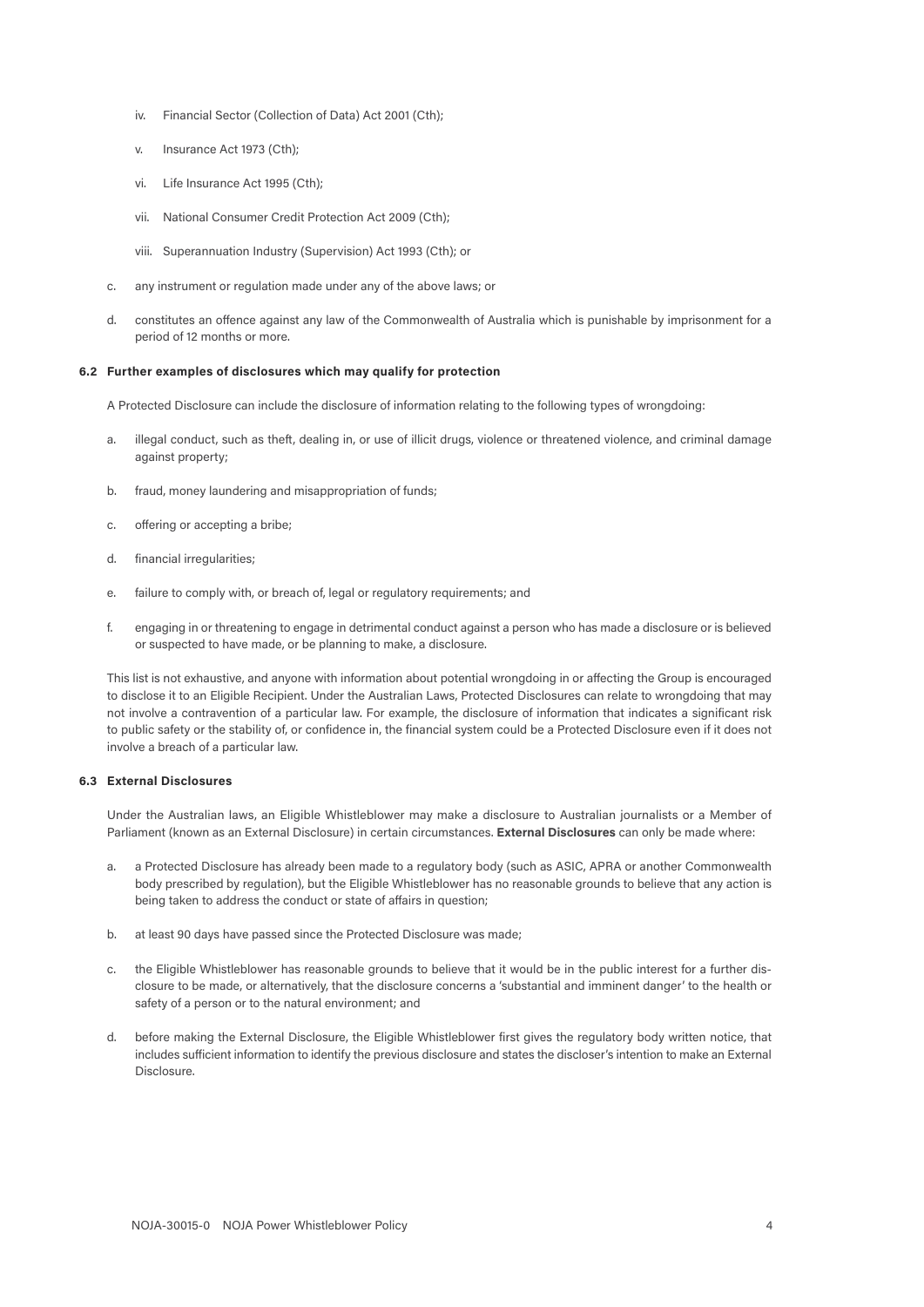In relation to disclosure concerning a 'substantial or imminent danger' to the health or safety of a person or to the natural environment, the extent of the information disclosure should be no greater than is necessary to inform the journalist or parliamentarian of the substantial and imminent danger.

The consequences of an Eligible Whistleblower making a non-protected External Disclosure can be significant and detrimental for the Group and/or the whistleblower himself or herself. As such, the Company strongly encourages any potential Eligible Whistleblowers to talk to a senior manager, a member of the human resources team, or their legal advisor about the protections and process applicable under the Australian Laws before making an External Disclosure.

#### **6.4 What type of Information should be disclosed?**

If you are considering making a whistleblower disclosure, you should gather as much information as possible (within the bounds of the law) about the misconduct or state of affairs in question. Where possible, you should endeavour to include information about:

- a. the identity of any director, employee, officer, contractor or other person involved;
- b. the nature of the allegations;
- c. the date when such misconduct or state of affairs occurred;
- d. the involvement of any other director, employee, officer, contractor or other person;
- e. any witnesses; and
- f. the location of any evidence (such as documentation or electronic data)

#### **7. How the Company will support and protect Eligible Whistleblowers**

#### **7.1 Primary protections**

Where a Protected Disclosure qualifies for protection under the Australian Laws, the relevant Group Member will apply the following protections when responding to or investigating the disclosure:

#### *Right to Confidentiality*

The Australian Laws require that:

- a. all employees and officers of the Group Member (and anyone else who indirectly obtains the identity of an Eligible Whistleblower) must take all reasonable steps to maintain the anonymity of an Eligible Whistleblower. It is illegal for a person to identify an Eligible Whistleblower, or disclose information that is likely to lead to the identification of the Eligible Whistleblower outside the exceptions set out in paragraph (c);
- b. the Group Member takes all steps possible to keep confidential the Eligible Whistleblower's identity, including any information that is likely to identify him/her during the investigation process, unless:
	- i. the information does not include the discloser's identity;
	- ii. the Group Member removes information relating to the discloser's identity or other information that is likely to lead to the identification of the discloser; and
	- iii. it is reasonably necessary for investigating the issues raised in the disclosure; and

c. a person cannot disclose the identity of a discloser of information that is likely to lead to the identification of an Eligible Whistleblower unless the disclosure is made to ASIC, APRA, a member of the Australian Federal Police, a legal practitioner, to a body prescribed by regulations or with the consent of the Eligible Whistleblower.

The Group has implemented the following measures and mechanisms for protecting the confidentiality of an Eligible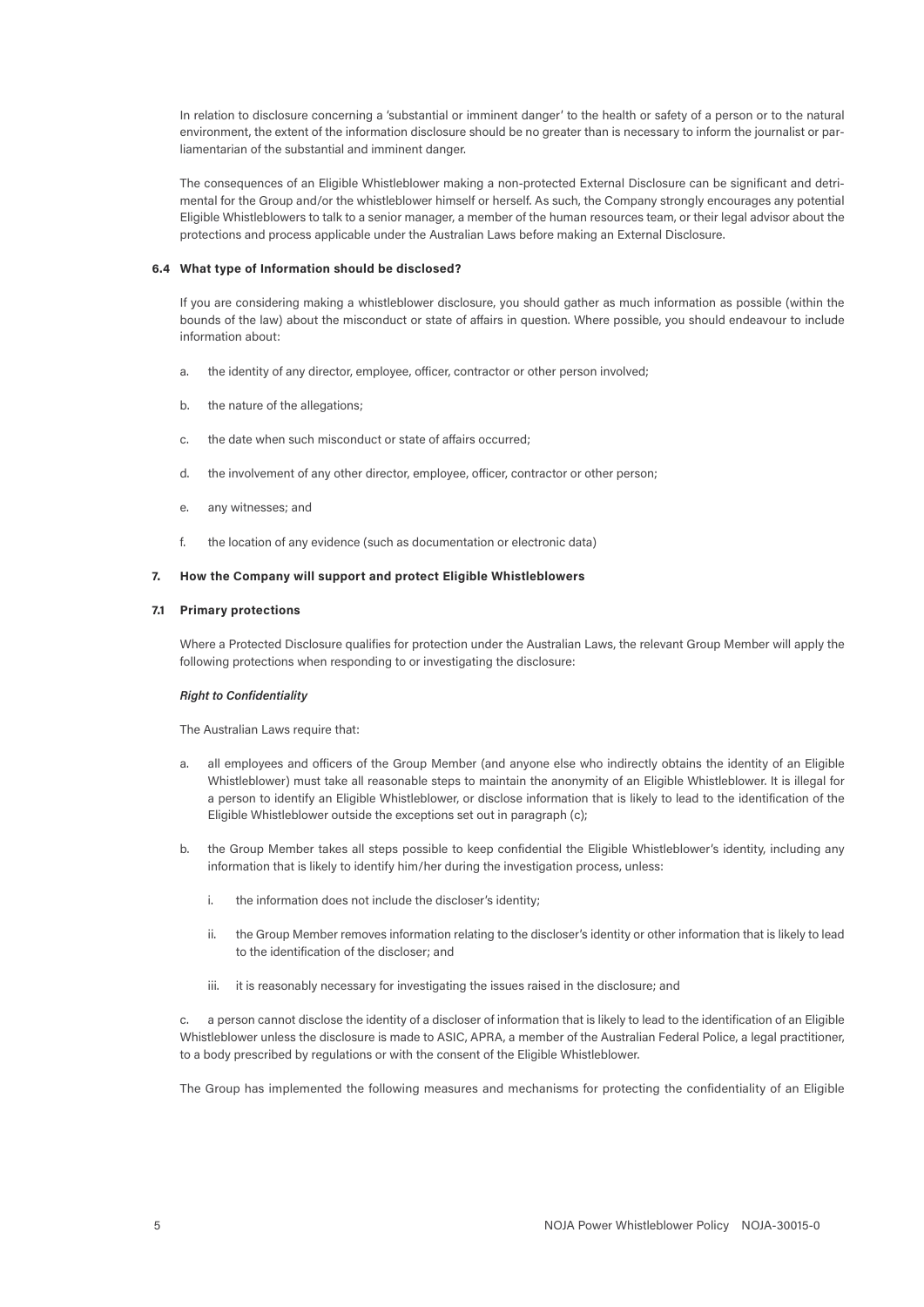Whistleblower's identity:

- a. where possible, all personal information or reference to the Eligible Whistleblower will be redacted;
- b. where possible, the Eligible Whistleblower will be contacted to help identify certain aspects of their Protected Disclosure that could inadvertently identify them;
- c. Protected Disclosures will be handled and investigated by qualified staff;
- d. all paper and electronic documents relating to Protected Disclosures will be stored securely;
- e. access to all information relating to a Protected Disclosure will be limited to those directly involved in managing and investigating the disclosure;
- f. only a restricted number of people who are directly involved in handling and investigating a Protected Disclosure will be made aware of an Eligible Whistleblower's identity (subject to their consent) or information that is likely to lead to the identification of the Eligible Whistleblower;
- g. communications and documents relating to the investigation of a Protected Disclosure will not to be sent to an email address or to a printer that can be accessed by other staff; and
- h. each person who is involved in handling and investigating a Protected Disclosure will be reminded about the confidentiality requirements, including that an unauthorised disclosure of an Eligible Whistleblower's identity may be a criminal offence.

#### *Investigation into Protected Disclosures*

The Group will investigate the matters raised in the Protected Disclosure to determine whether any misconduct has occurred:

- a. an independent investigation will be conducted in a timely manner. The length of time required to undertake the investigation will, of course, depend upon the nature of the allegations. The Group will consider the following factors once it is determined that an investigation will take place:
	- i. the nature and scope of the investigation;
	- ii. the persons within or outside the Group that should lead the investigation;
	- iii. the nature of any technical, financial or legal advice that may be required to support the investigation; and
	- iv. the timeframe for the investigation;
- b. the Group acknowledges that certain limitations to the Group's investigation process may arise (for example, if a disclosure is made anonymously and the Eligible Whistleblower has refused to provide or has not provided a means of contacting them);
- if the Protected Disclosure has been made by someone who has disclosed his or her identity, the Group will, where possible, keep the Eligible Whistleblower updated on the progress of the investigation. The extent to which this will be possible will depend upon the circumstances of the disclosure, including any obligations of confidentiality or legal privilege that arise;
- d. where the investigations identify serious criminal conduct, the Group will work with the police, regulators, or other authorities (as appropriate) who may pursue their own independent investigations; and
- e. the Company is committed to ensuring that Eligible Whistleblowers will be provided with regular updates, if the Eligible Whistleblower can be contacted (including through anonymous channels). The frequency and timeframe of these updates may vary depending on the nature of the Protected Disclosure.

If an Eligible Whistleblower who has made a Protected Disclosure has any questions about his or her Protected Disclosure or the investigation of a Protected Disclosure, he or she is encouraged to contact the Company's Human Resources Department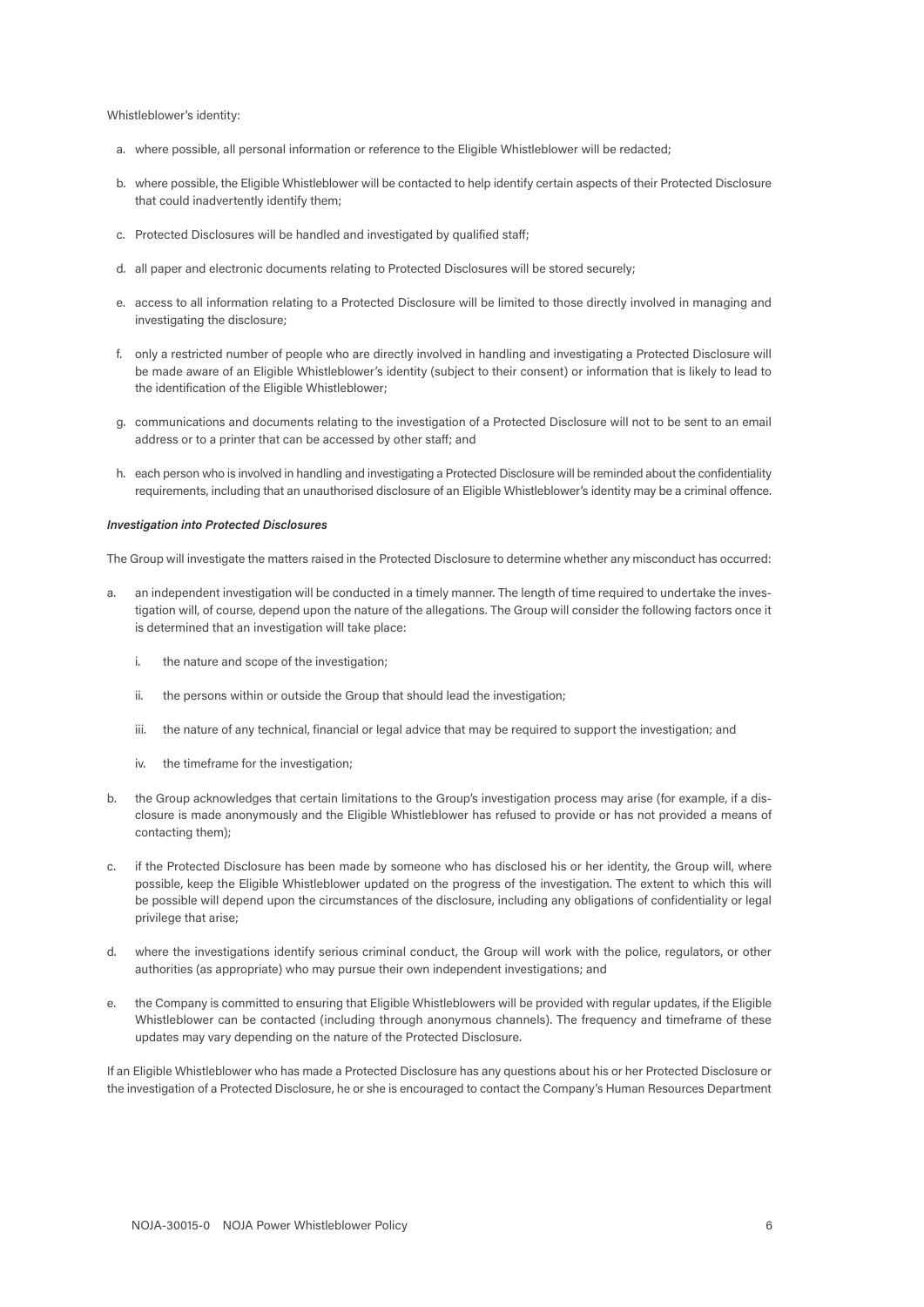or the person to whom he or she made the Protected Disclosure. Employees may also contact the legal team to discuss any matters detailed in this Policy.

#### **7.2 Detrimental Conduct**

#### *What is detrimental conduct?*

- a. The Australian Laws require that a person cannot engage in conduct that causes detriment (as detailed below) to an Eligible Whistleblower (or another person) in relation to a Protected Disclosure if:
	- i. the person believes or suspects that the discloser (or another person) made, may have made, proposes to make or could make a disclosure that qualifies for protection; and
	- ii. the belief or suspicion is the reason, or part of the reason, for the conduct.
- b. A person also cannot make a threat to cause detriment to an Eligible Whistleblower (or another person) in relation to a Protected Disclosure. A threat may be express or implied, or conditional or unconditional. An Eligible Whistleblower (or another person) who has been threatened in relation to a Protected Disclosure does not have to actually fear that the threat will be carried out.

#### *What to do if you suffer from detrimental conduct?*

- The Group is committed to ensuring that whistleblowers are not subjected to detrimental conduct. The Group takes this very seriously. The meaning of 'detrimental conduct' will vary depending on the particular circumstances and the position of the whistleblower in relation to the Group. However, it may include conduct which causes, or threatens to cause:
	- i. the dismissal of an Eligible Whistleblower due to his or her Protected Disclosure (or because the employee intends to or might make such a disclosure);
	- ii. the injury of an Eligible Whistleblower in his or her employment;
	- iii. the alteration of an Eligible Whistleblower's position or duties to his or her disadvantage;
	- iv. discrimination between an Eligible Whistleblower and other employees at the Company;
	- v. harassment or intimidation;
	- vi. harm or injury, including psychological harm;
	- vii. damage to a person's property;
	- viii. harm to a person's reputation; and/or
	- ix. damage to a person's business or financial position.
- b. All employees and non-employees of the Group should be aware that certain actions are not detrimental conduct. This includes, but is not limited to:
	- i. administrative action that is reasonable for the purpose of protecting an Eligible Whistleblower from detriment (for example, moving an Eligible Whistleblower who has made a Protected Disclosure about their immediate work area to another office to prevent them from detriment); and
	- ii. managing an Eligible Whistleblower's unsatisfactory work performance, if the action is in line with the Group's performance management framework.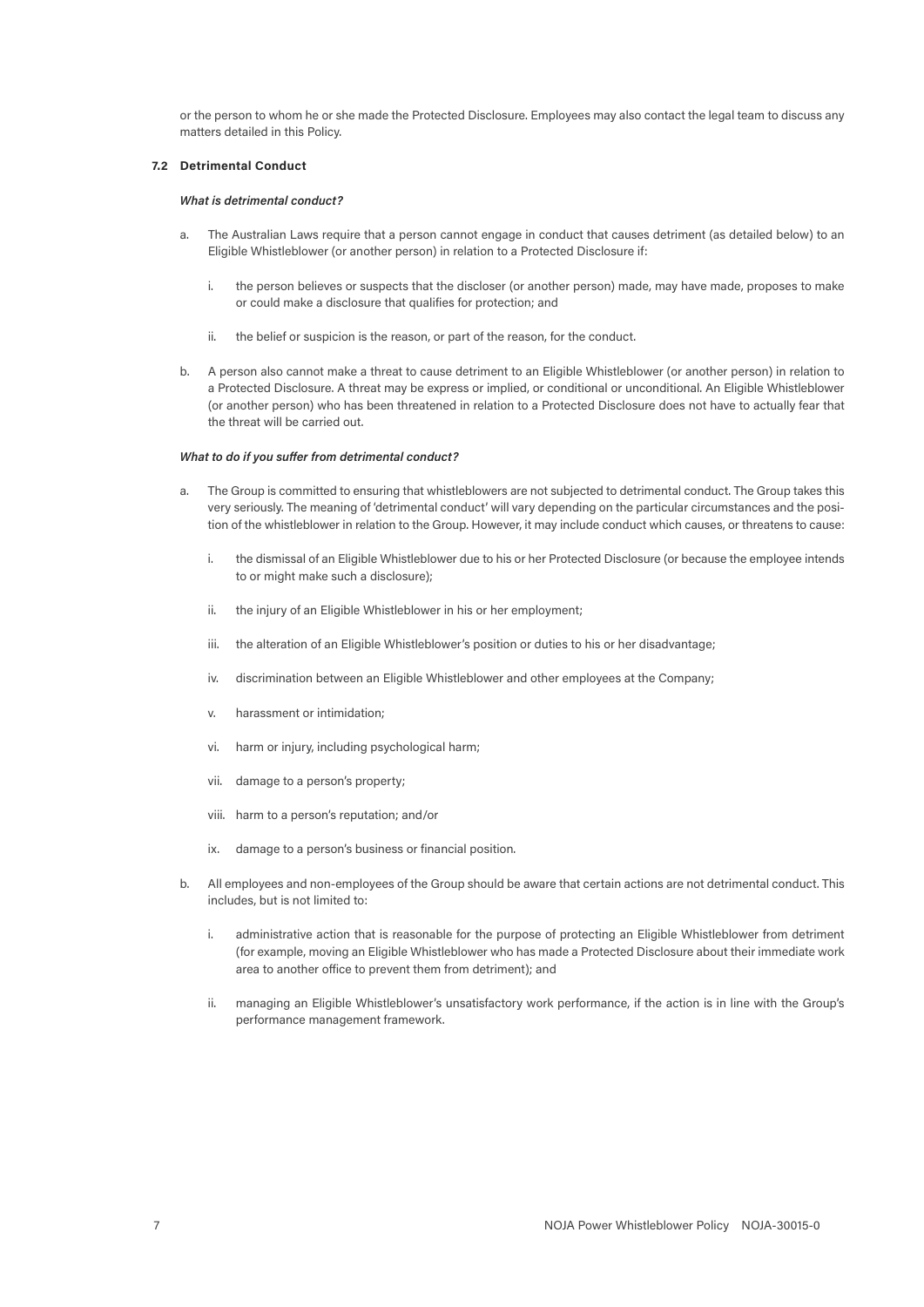#### *How will the Company protect Eligible Whistleblower's from detrimental conduct?*

The Group has implemented measures and mechanisms for protecting Eligible Whistleblower from detrimental conduct including:

- a. processes for ensuring that management are aware of their responsibilities to maintain the confidentiality of a Protected Disclosure, address the risks of isolation or harassment, manage conflicts and ensure fairness when managing the performance of, or taking other management action relating to an Eligible Whistleblower;
- b. processes for assessing the risk of detriment against an Eligible Whistleblower and other persons;
- c. strategies to help an Eligible Whistleblower minimize and manage stress, time or performance impacts, or other challenges resulting from the Protected Disclosure or its investigation;
- d. interventions for protecting an Eligible Whistleblower if detriment has already occurred.

You should tell an Eligible Recipient if you are concerned about being victimized or are suffering from detrimental conduct because you have made a Protected Disclosure. Where applicable, you should consider contacting regulatory bodies such as ASIC, APRA or the ATO if you believe you have suffered detriment.

#### **7.3 Other Protections**

The Group may offer other protections (not mentioned above) to Eligible Whistleblowers or take further steps to prevent any detrimental conduct. Any further steps or protections will be determined by the Group as appropriate, depending upon the nature of the potential misconduct and the people involved. Such protections may include, at the Group's discretion:

- a. monitoring or managing the behaviour of other employees;
- b. relocating employees (which may include the people alleged to have been involved in the potential misconduct) to a different division, group or office;
- c. offering a leave of absence or flexible workplace arrangements to Eligible Whistleblowers while a matter is under investigation;
- d. taking steps to rectify any detriment that may have been suffered; and/or
- e. taking disciplinary action against any other employees or persons involved in victimizing or causing detriment to an Eligible Whistleblower.

#### **8. What happens after an investigation?**

The results of any investigation into a Protected Disclosure will be recorded in writing in a formal internal report that will be confidential and is the property of the Group. The outcome of any such investigation will be reported to the Board of the Company.

The method for documenting and reporting the findings of any investigation will depend on the nature of the Protected Disclosure.

Eligible Whistleblowers will generally be informed of the investigation outcome. In some circumstances it may not be appropriate to provide Eligible Whistleblowers with this information, in which case the information will not be shared.

The formal report recording the results of an investigation will not be provided to an Eligible Whistleblower or any other person subject to an investigation.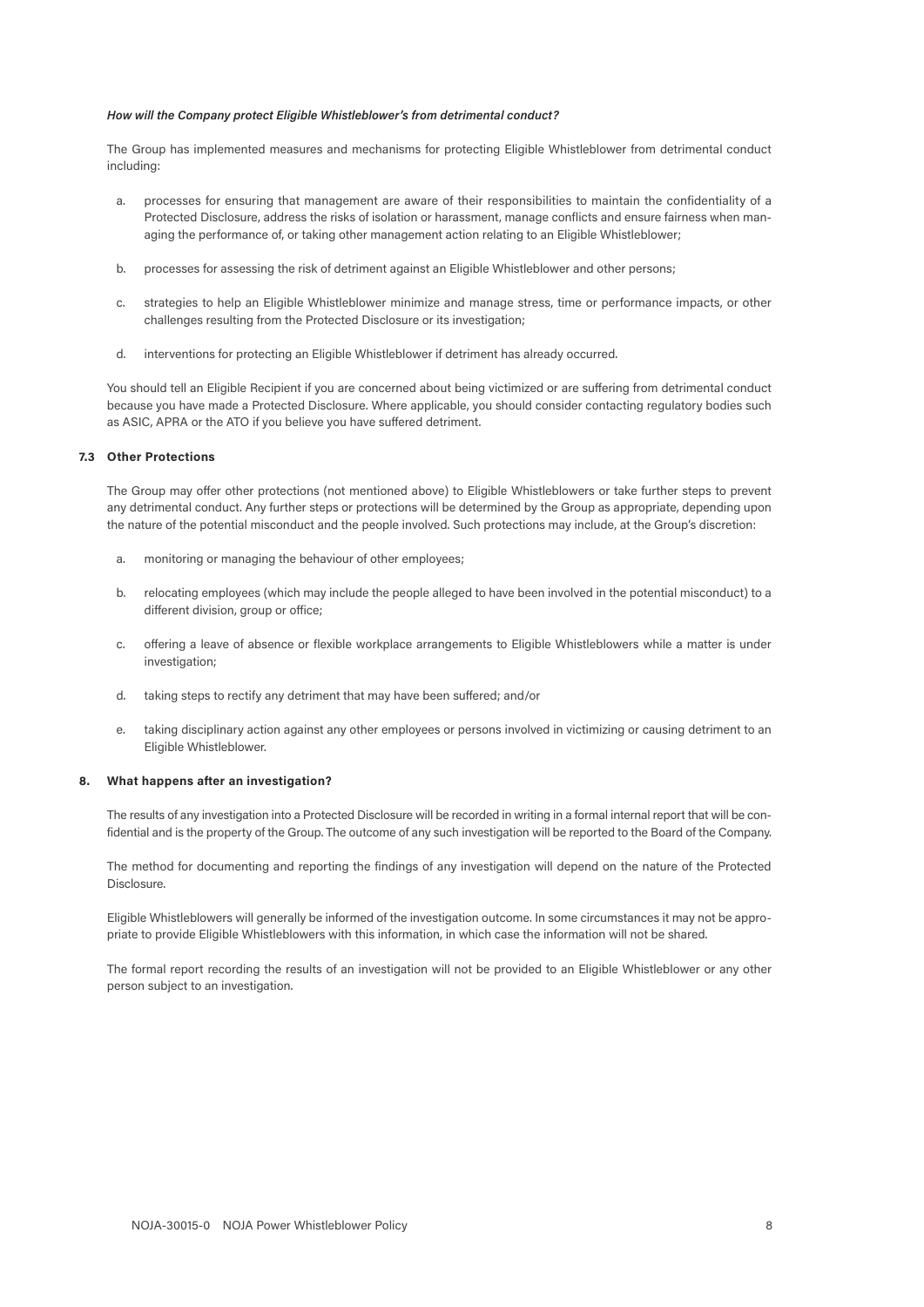#### **9. Information on further protections available under the Australian Laws**

In addition to the protections provided by the Group, as detailed above in this Policy, there are further protections available under the Australian Laws.

Orders for compensation may be available through the Australian court system, and can be made against any person who has caused (or threatened to cause) detriment to another person who has, or is believed to have, made a Protected Disclosure. The Group encourages Eligible Whistleblowers to seek independent legal advice in relation to compensation and other remedies. Generally, an Eligible Whistleblower can seek compensation and other remedies through the courts if:

- a. they suffer loss, damage or injury because of a Protected Disclosure; and
- b. the Group failed to take reasonable precautions and exercise due diligence to prevent the detrimental conduct.

Eligible Whistleblowers who qualify for protection under the Australian Laws cannot be subject to any civil, criminal, or administrative liability (including disciplinary action) for making the Protected Disclosure. Importantly, however, this does not prevent a person from being the subject of criminal, civil, or administrative liability for conduct that is revealed by the disclosure.

Information revealing, or likely to lead to, the identification of an Eligible Whistleblower who qualifies for protection under the Australian Laws is not required to be disclosed to a Court or Tribunal, except where necessary under the Australian Laws or if the Court considers that it is in the interests of justice to do so.

These further protections are not administered by the Group. You should seek independent legal advice if you have any queries about the further protections available to Eligible Whistleblowers under the Australian Laws.

#### **10. Ensuring fair treatment of employees mentioned in Protected Disclosures**

Where a Protected Disclosure raises potential misconduct involving an employee, or group of employees, of the Group, the relevant Group Member will consider whether any disciplinary action is appropriate.

If the Group is considering taking disciplinary action against such employees, Australian law may require that the Group provide procedural fairness to such employees before it determines whether or not to take disciplinary action. In that regard:

- a. procedural fairness ordinarily involves the Group providing details of the alleged misconduct of such employees and giving such employees an opportunity to provide an explanation of the alleged misconduct;
- b. procedural fairness obligations can be difficult to comply with in circumstances where the Group is limited from disclosing the full nature of a Protected Disclosure by the confidentiality obligations that is owes Eligible Whistleblowers;
- c. in complying with such procedural fairness obligations, the Group will not breach an Eligible Whistleblowers' confidentiality. However, the Group will be required to provide as much information as is possible to employees to give them a fair opportunity to respond to allegations;
- d. the objective of any investigation is to determine whether there is enough evidence to substantiate or refute the matters reported; and
- the Group may contact Eligible Whistleblowers to request their consent to provide additional confidential information to employees accused of misconduct. In such circumstances the group encourages Eligible Whistleblowers to provide their consent because the Group may be limited in the allegations that it can fairly put to employees who are alleged to have been involved in misconduct. This could have the effect of limiting any disciplinary actions available to the Group against such employees for alleged misconduct.

#### **11. Availability of this Policy**

This Policy is made available to all employees of the Company and to external parties such as contractors, suppliers and associated parties (who may meet the definition of an Eligible Whistleblower) via the Company's intranet and internet websites.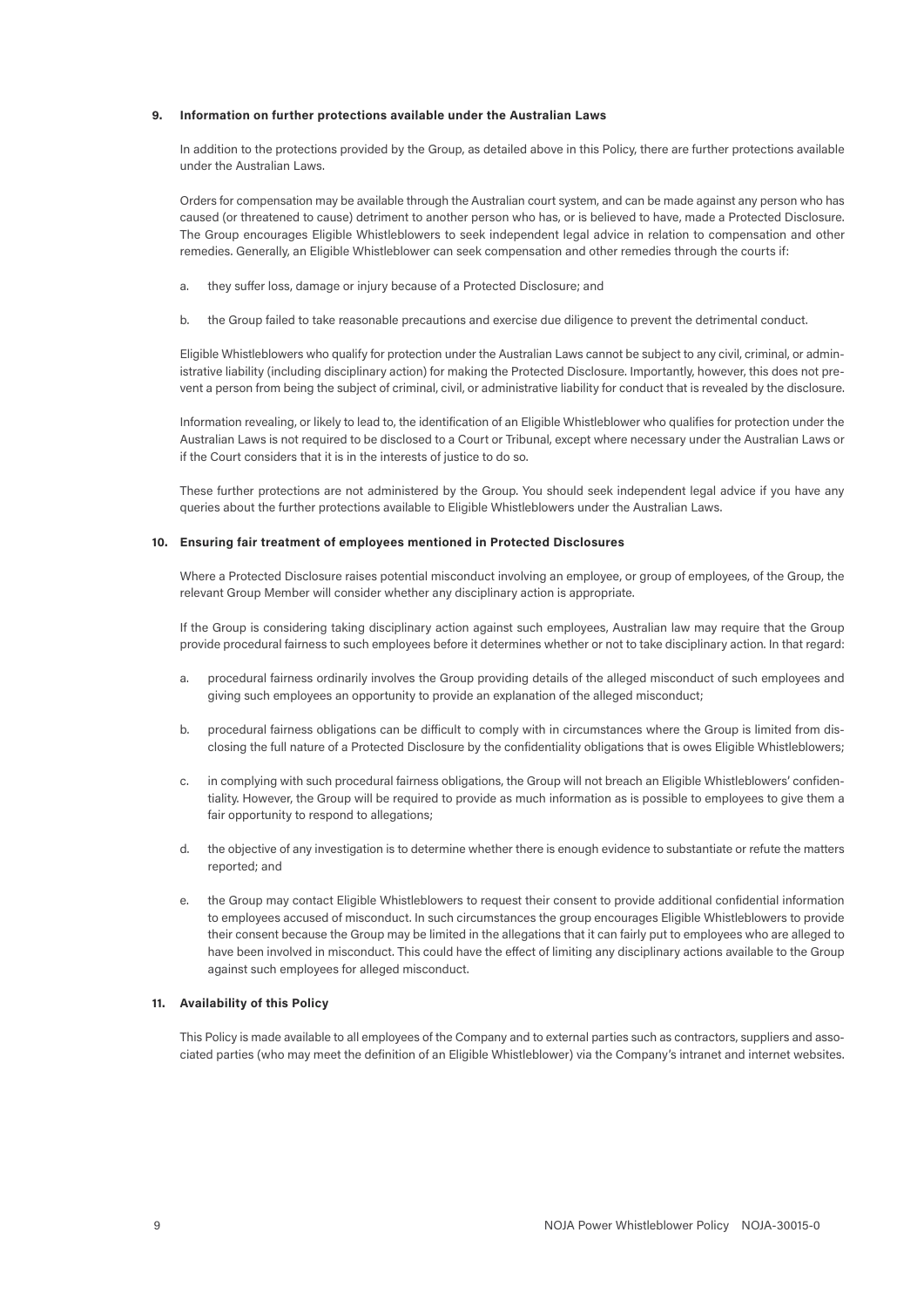Additionally, the Group will provide training to all of its employees about this Policy and the types of misconduct which may qualify as a Protected Disclosure under the Australian Laws.

#### **12. Additional Information**

This Policy only provides protections to Eligible Whistleblowers where they make a Protected Disclosure in the manner set out above.

If you wish to make complaints or disclosures about matters which are not Protected Disclosures, such as personal work-related grievances, the Group may elect not to treat such complaints or disclosures in accordance with the terms of this Policy. This is consistent with the Australian Laws, which provide that disclosures of information about 'personal work-related grievances' do not qualify for whistleblower protection as a Protected Disclosure. In this regard:

- a. a disclosure will be about a personal work-related grievance if it purely relates to the discloser's employment, or former employment, and has, or tends to have, implications for the discloser personally, but do not:
	- i. have any other significant implications for the Company (or another entity); or
	- ii. relate to the disclosure of information that is not a Protected Disclosure under section 6 of this Policy;
- b. examples of 'personal work-related grievances' include:
	- i. an interpersonal conflict between the discloser and another employee;
	- ii. a decision relating to the engagement, transfer or promotion of the discloser;
	- iii. a decision relating to the terms or conditions of the discloser's engagement; or
	- iv. a decision to suspend, terminate, or discipline the discloser;
- c. a personal work-related grievance may still qualify for protection if:
	- i. it includes information about misconduct, or information about misconduct includes or is accompanied by a personal work-related grievance (mixed report);
	- ii. a Group Member has breached employment or other laws punishable by imprisonment for a period of 12 months or more, engaged in conduct that represents a danger to the public, or the disclosure relates to information that suggests misconduct beyond the discloser's personal circumstances;
	- iii. the discloser suffers from or is threatened with detriment for making a disclosure; or
	- iv. the discloser seeks legal advice or legal representation about the operation of the whistleblower protections under the Australian Laws.

Notwithstanding the above, disclosures that have significant implications for a Group Member will not be considered 'personal work-related grievances'.

Any complaints about matters which are not Protected Disclosures will be dealt with in accordance with the Group's other policies and procedures, as may be in place from time-to-time. The Group encourages employees and non-employees to seek independent legal advice about their rights and protections under employment and contract law, and to resolve personal work-related grievances.

#### **13. Breach**

A breach of the protections provided by the Group in connection with this Policy will be treated as a serious disciplinary matter.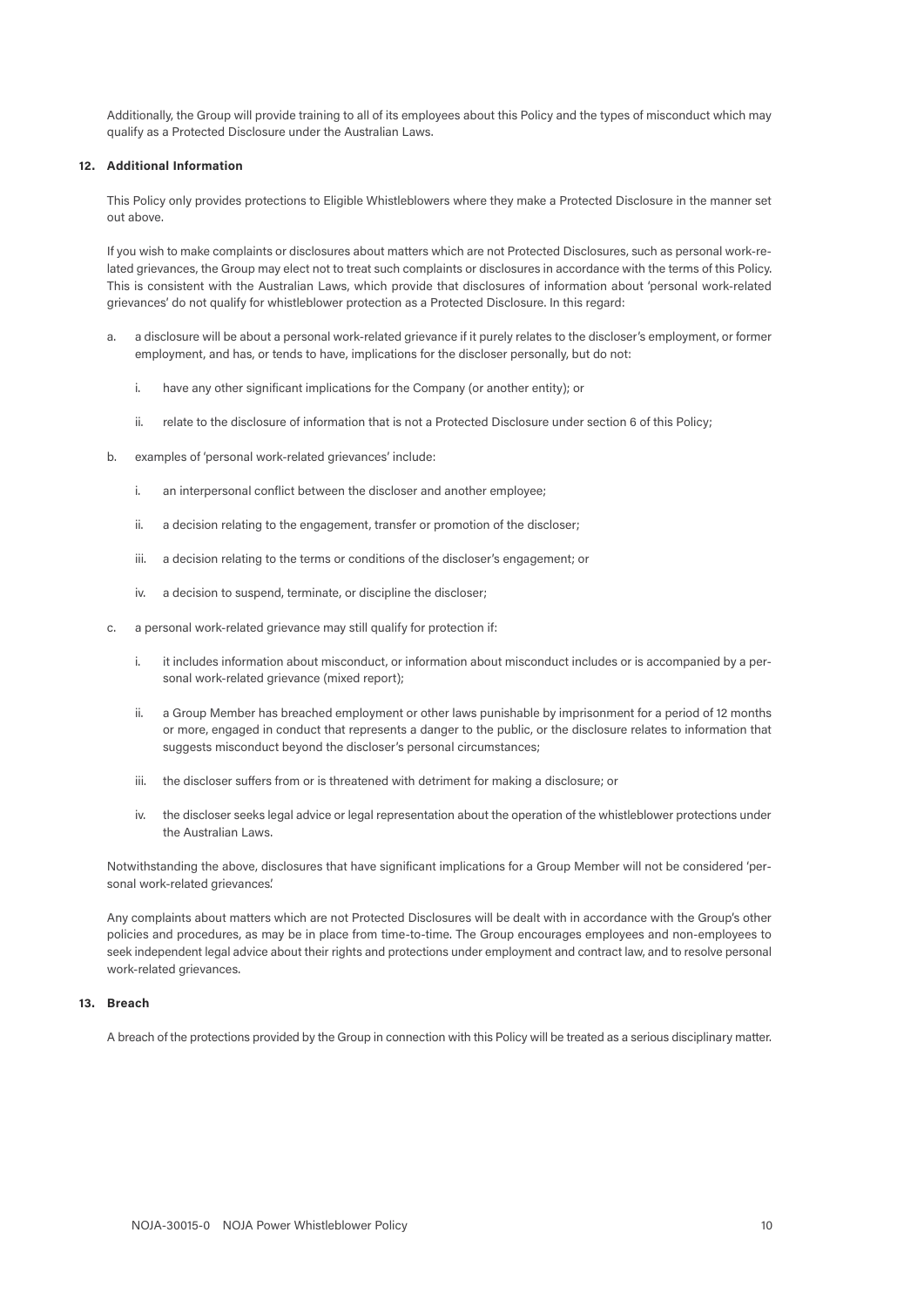In the event of a breach or suspected breach of this Policy by a Group Member, or its representatives (including, but not limited to, a breach or suspected breach of the confidentiality protections), the discloser should immediately lodge a complaint with the Human Resources Manager.

It is expected that individuals making any disclosures under this Policy will have reasonable grounds to suspect the information being disclosed is true, and a discloser will not be penalised if the information turns out to be incorrect. However, false reports can have a significant impact on the reputation of the Group and its employees. Any deliberately false reporting under this Policy, or otherwise, will be treated as a serious disciplinary matter.

#### **14. Administration**

If you have any questions about this Policy, please feel free to contact the Company's CEO at any time.

#### **15. Whistleblower protections under the Taxation Administration Act**

The Taxation Administration Act provides special protection for certain types of disclosures about a breach of any Australian tax law by a Group Member or misconduct in relation to the Group's tax affairs if:

- a. an eligible whistleblower under the Taxation Administration Act (**Eligible Tax Whistleblower**);
- b. makes a disclosure to an eligible recipient (Eligible Tax Recipient);
- c. that disclosure is a protected disclosure (Protected Tax Disclosure), namely it discloses information where there are reasonable grounds to suspect that the information concerns misconduct or an improper state of affairs or circumstances in relation to the tax affairs of a Group Member; and
- d. if the report is made to the Commissioner of Taxation, the whistleblower considers that the information may assist the Eligible Tax Recipient to perform functions or duties in relation to the tax affairs of a Group Member or its associates (within the meaning of section 318 of the Income Tax Assessment Act 1936 (Cth)).

#### **15.1 Eligible Tax Whistleblower**

The following individuals may be an Eligible Tax Whistleblower under the Taxation Administration Act:

- a. an officer of a Group Member;
- b. an employee of a Group Member;
- c. any individual who supplies goods and services to a Group Member;
- d. an employee of any organization that supplies goods and services to a Group Member; and
- e. an individual who is an associate of a Group Member; and

A relative or dependent of any of the individuals mentioned above may also be an Eligible Tax Whistleblower.

#### **15.2 Eligible Tax Recipient**

The following individuals may be an Eligible Tax Recipient under the Taxation Administration Act:

- a. an officer or senior manager of the relevant Group Member;
- b. an auditor or member of an audit team conducting an audit of the relevant Group Member;
- c. a registered tax agent or BAS agent who provides tax or BAS services to the relevant Group Member;
- d. any other employee or officer of the relevant Group Member who has functions or duties relating to the tax affairs of that Group Member; or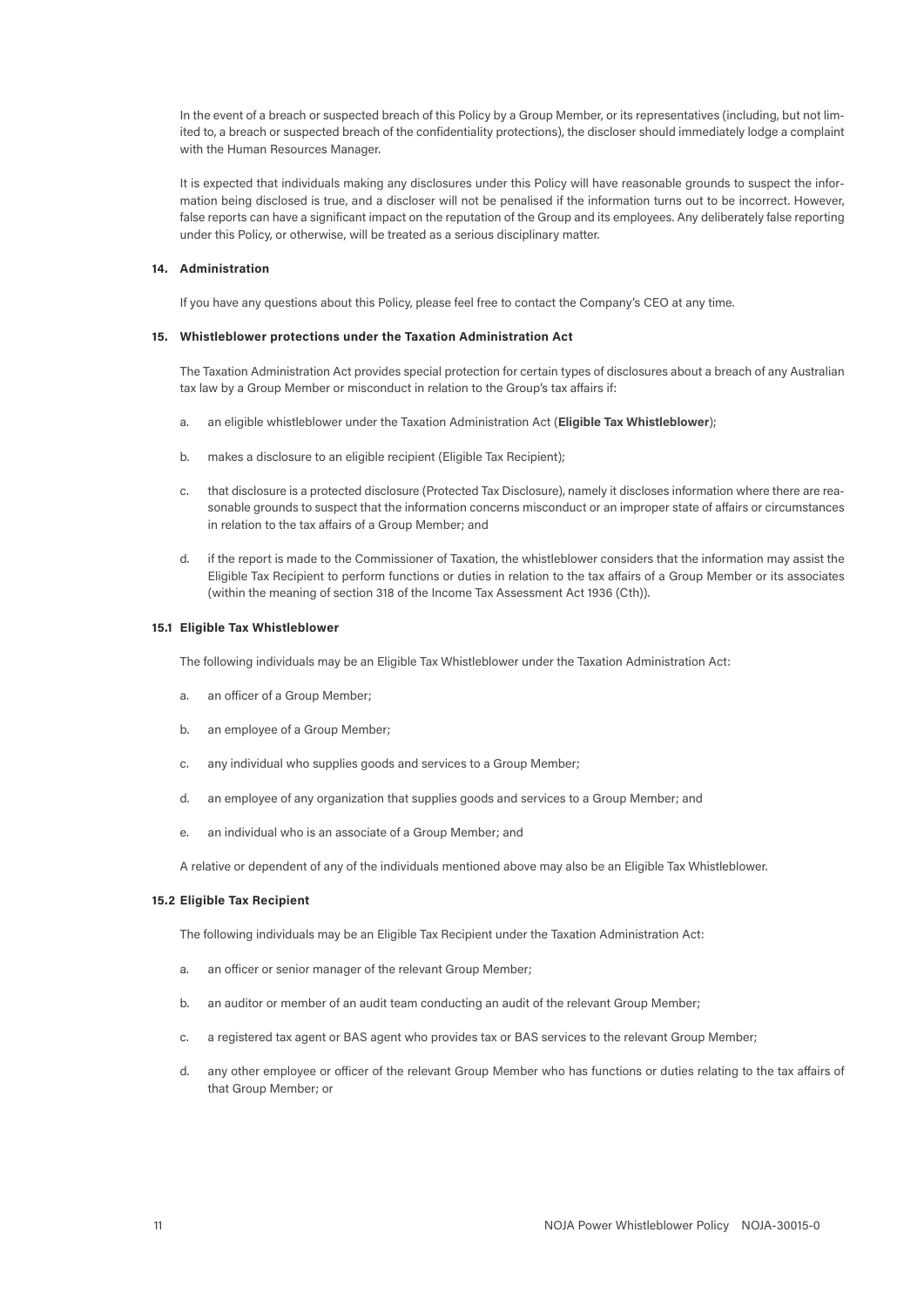e. a person authorized by the relevant Group Member to receive disclosures.

In addition, an Eligible Tax Whistleblower can also make a Protected Tax Disclosure to the Commissioner of Taxation or an Australian lawyer.

#### **15.3 Protected Tax Disclosure**

A Protected Tax Disclosure is a disclosure of information that is made where:

- a. the Eligible Tax Whistleblower has reasonable grounds to suspect that the information being disclosed concerns misconduct, or an improper state of affairs or circumstances in relation to the tax affairs of the Group Member or its associates; and
- b. considers that the information may assist the Eligible Tax Recipient to perform functions or duties in relation to the tax affairs of the relevant Group Member or its associate.

#### **15.4 Report to Commissioner of Taxation**

An Eligible Tax Whistleblower may make a Protected Tax Disclosure to the Commissioner of Taxation if the Eligible Tax Whistleblower considers that the information may assist the Commissioner of Taxation to perform functions or duties under a taxation law in relation to the relevant Group Member or its associates.

#### **15.5 Protections under the Taxation Administration Act**

The Taxation Administration Act provides the following protections in respect of Protect Tax Disclosures:

- a. Eligible Tax Whistleblowers cannot be subject to any civil, criminal, or administrative liability (including disciplinary action) for making a Protected Tax Disclosure (subject to certain exceptions);
- b. no contractual or other remedy may be enforced, and no contractual or other right may be exercised, against the Eligible Tax Whistleblower on the basis of the disclosure;
- c. where the disclosure was made to the Commissioner of Taxation, the reported information is not admissible against the Eligible Tax Whistleblower in criminal proceedings or in proceedings for the imposition of a penalty, except where the proceedings are concerned with whether the information is false;
- d. orders for compensation may be available through the Courts and can be made against any person who has caused (or threatened to cause) detriment to another person who has, or is believed to have, made a Protected Tax Disclosure.
- e. unless the Eligible Tax Whistleblower has acted unreasonably, a whistleblower cannot be ordered to pay costs in any legal proceedings in relation to a report; and
- f. the person receiving the report commits an offence if they disclose the substance of the report or the Eligible Tax Whistleblower's identity, without the Eligible Tax Whistleblower's consent, to anyone except the Commissioner of Taxation, the Australian Federal Police or a lawyer for the purpose of obtaining legal advice or representation in relation to the report.

#### **15.6 Confidentiality**

If a report is made, the identity of the discloser must be kept confidential unless an exception applies under the Taxation Administration Act.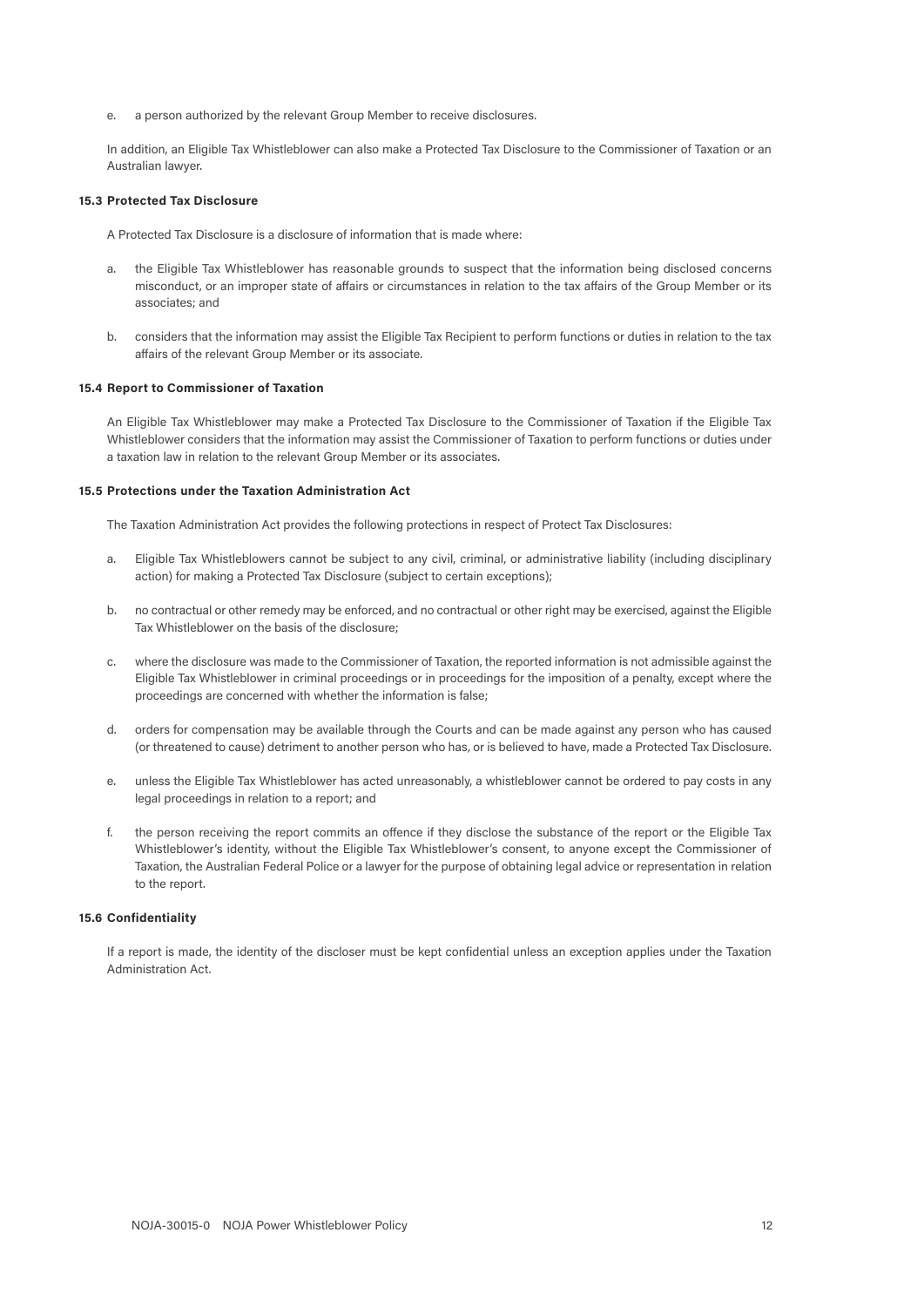# Annexure A **Whistleblower Policy: Quick Guide**

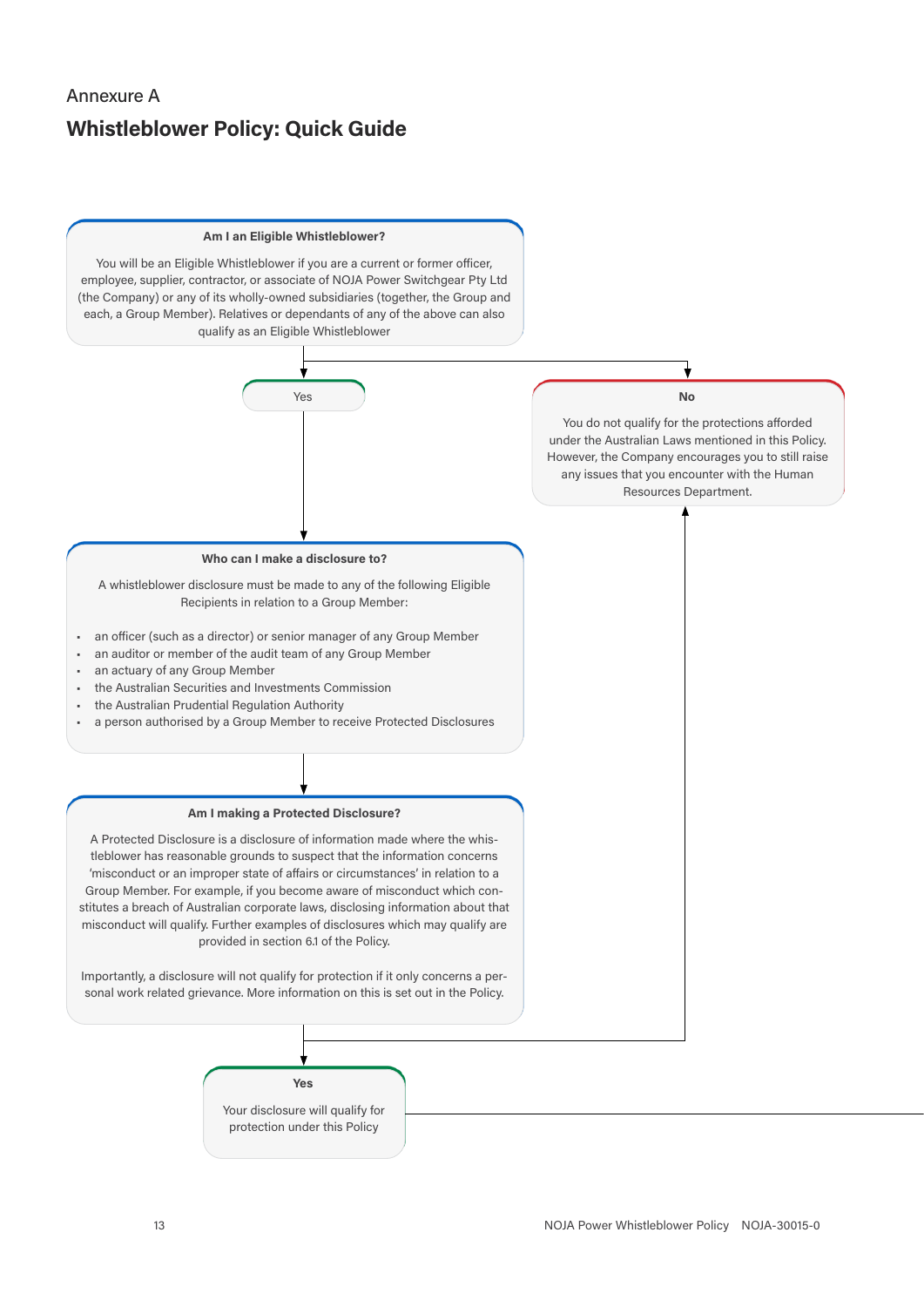